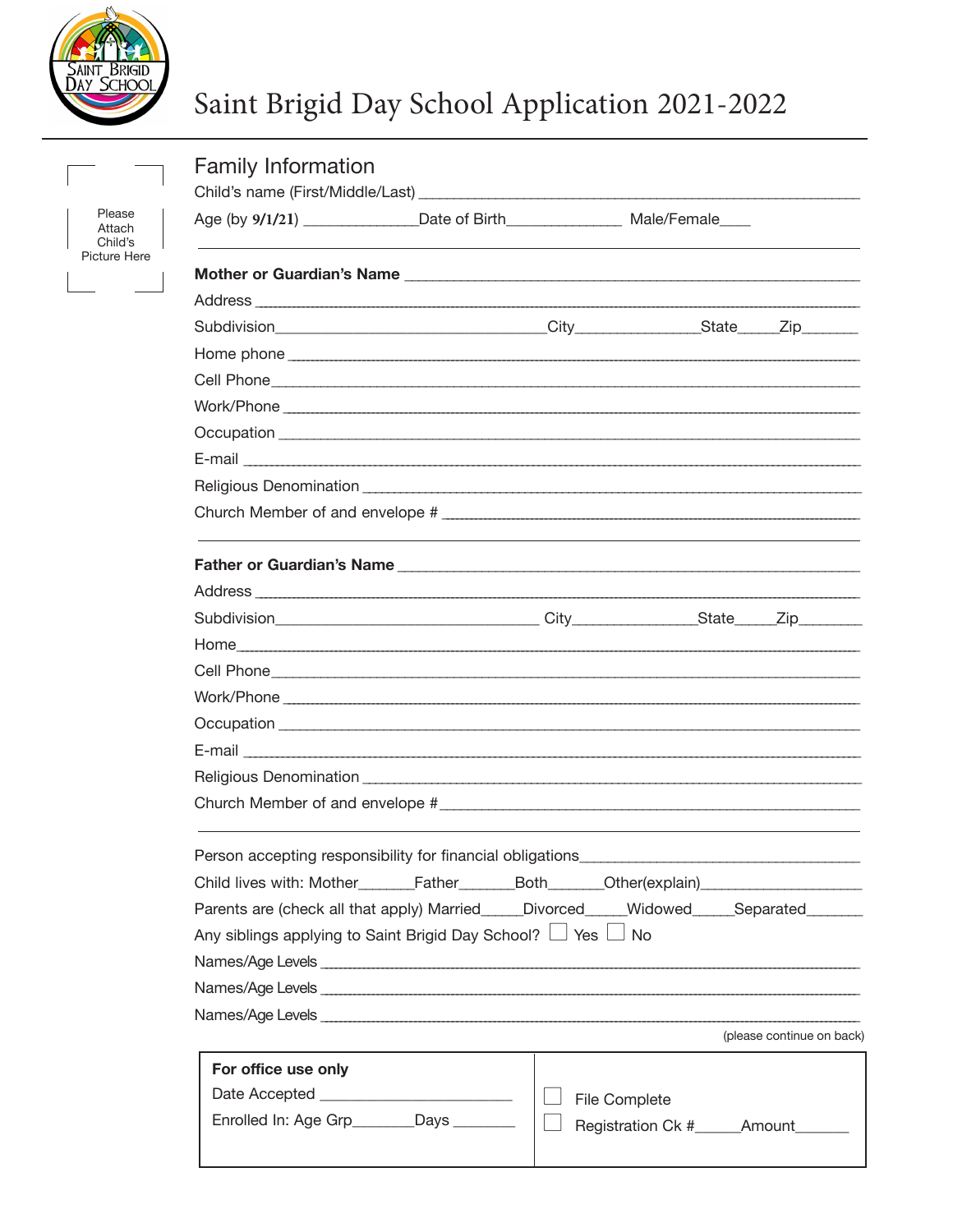

## Saint Brigid Day School Application (continued)

In a short paragraph, please tell us more about your child, including strengths andweaknesses, and other personal characteristics. Please include any learning differences, medical or therapeutic treatment, and any other circumstances of which we need to be aware. A separate sheet may be attached.

| An enrollment fee of \$125.00 or \$175.00 per family must accompany this application. |      |
|---------------------------------------------------------------------------------------|------|
| Signature of Parent or Guardian<br><u> Landon Communication</u>                       | Date |
|                                                                                       |      |
|                                                                                       |      |
|                                                                                       |      |
|                                                                                       |      |
|                                                                                       |      |
|                                                                                       |      |
|                                                                                       |      |
|                                                                                       |      |
|                                                                                       |      |
|                                                                                       |      |
|                                                                                       |      |
|                                                                                       |      |
|                                                                                       |      |
|                                                                                       |      |
|                                                                                       |      |
|                                                                                       |      |
|                                                                                       |      |
|                                                                                       |      |
|                                                                                       |      |
|                                                                                       |      |
|                                                                                       |      |
|                                                                                       |      |
|                                                                                       |      |
|                                                                                       |      |
|                                                                                       |      |

Please Make Checks Payable to Saint Brigid Day School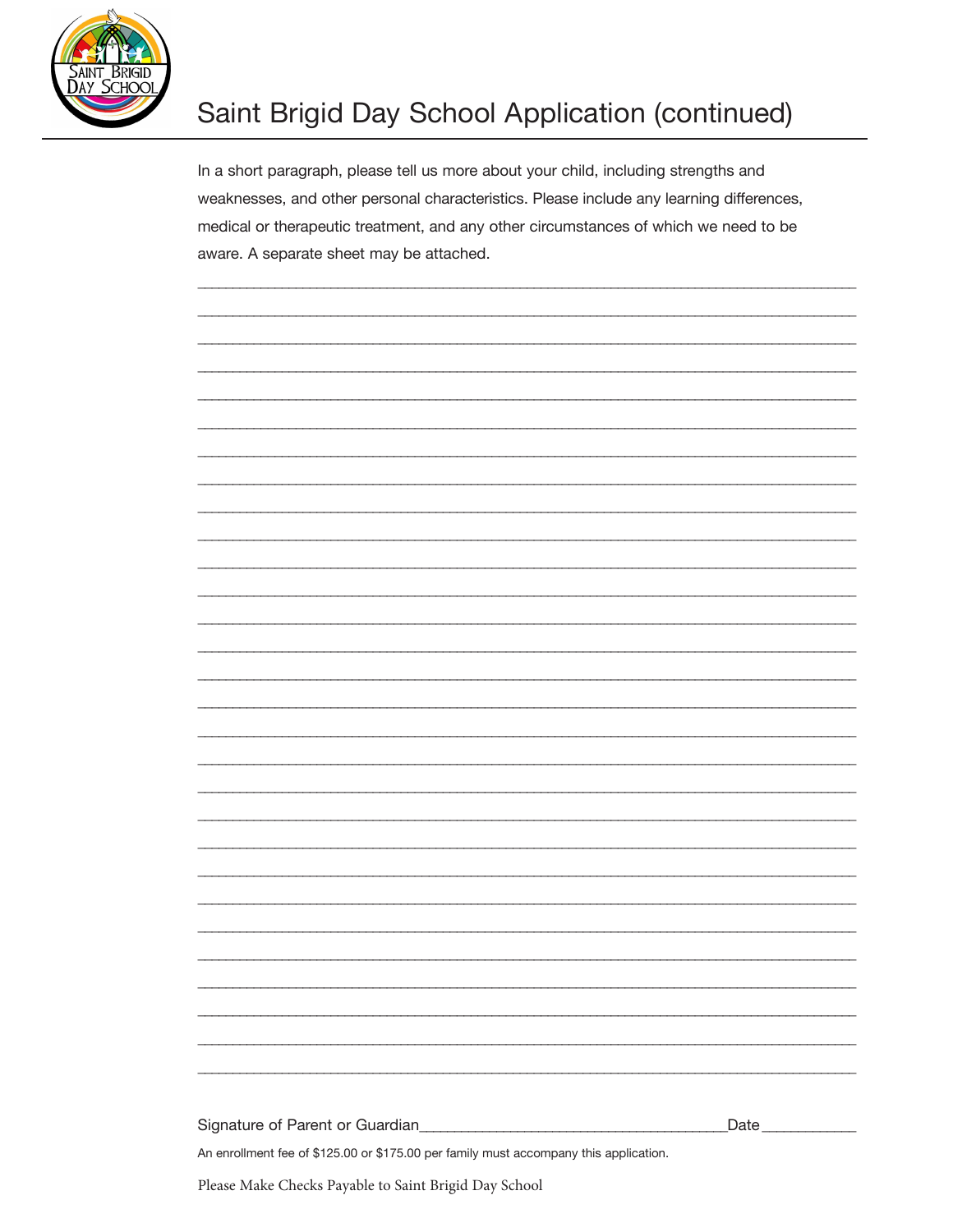

## Class Choice 2021-2022

| Child's Name                                                                                                                                                                                                                                                                                                                                                                                                                                                                                                                                                                                                                                   |                                                                                                              |                                                                                                |            |                                              |  |  |
|------------------------------------------------------------------------------------------------------------------------------------------------------------------------------------------------------------------------------------------------------------------------------------------------------------------------------------------------------------------------------------------------------------------------------------------------------------------------------------------------------------------------------------------------------------------------------------------------------------------------------------------------|--------------------------------------------------------------------------------------------------------------|------------------------------------------------------------------------------------------------|------------|----------------------------------------------|--|--|
|                                                                                                                                                                                                                                                                                                                                                                                                                                                                                                                                                                                                                                                | First                                                                                                        | Middle                                                                                         |            | Last                                         |  |  |
|                                                                                                                                                                                                                                                                                                                                                                                                                                                                                                                                                                                                                                                | Home Phone and Cell Phone _______________ E-mail_                                                            |                                                                                                |            |                                              |  |  |
|                                                                                                                                                                                                                                                                                                                                                                                                                                                                                                                                                                                                                                                |                                                                                                              | Child's age on 9/01/21 Birthdate Gender:                                                       |            | Male<br>Female                               |  |  |
|                                                                                                                                                                                                                                                                                                                                                                                                                                                                                                                                                                                                                                                |                                                                                                              | What is the primary language spoken at home?                                                   |            |                                              |  |  |
|                                                                                                                                                                                                                                                                                                                                                                                                                                                                                                                                                                                                                                                |                                                                                                              | Are you an active member of Saint Brigid Catholic Church?                                      | Yes        | No                                           |  |  |
|                                                                                                                                                                                                                                                                                                                                                                                                                                                                                                                                                                                                                                                | If yes where $\sqrt{2\pi}$                                                                                   | Are you an active member of another Archdiocesan Catholic Church?                              |            | <b>No</b><br><b>Yes</b>                      |  |  |
|                                                                                                                                                                                                                                                                                                                                                                                                                                                                                                                                                                                                                                                |                                                                                                              | Has this child or a sibling attended Saint Brigid Day School prior to this coming school year? |            |                                              |  |  |
| Yes                                                                                                                                                                                                                                                                                                                                                                                                                                                                                                                                                                                                                                            |                                                                                                              | No (if yes, what year?) ___________                                                            |            |                                              |  |  |
|                                                                                                                                                                                                                                                                                                                                                                                                                                                                                                                                                                                                                                                |                                                                                                              | Do you have any other children applying to Saint Brigid Day School?                            |            | No<br>IYes I                                 |  |  |
|                                                                                                                                                                                                                                                                                                                                                                                                                                                                                                                                                                                                                                                |                                                                                                              |                                                                                                |            |                                              |  |  |
|                                                                                                                                                                                                                                                                                                                                                                                                                                                                                                                                                                                                                                                |                                                                                                              |                                                                                                |            |                                              |  |  |
| Do you want to start classes if one child is enrolled and one is placed on the waiting list?<br>No (e.g. Bob is placed in M/W/F and there is not an opening for<br>Yes<br>Joe) Is this child a twin or a triplet?<br>Yes<br> No<br>If yes do you want this child placed with the other multiple(s)?<br><b>No</b><br>Yes<br>Would you like to be placed in the waiting pool if you do not get your first choice before being<br>placed in your second or third choice?<br>Yes<br><b>No</b><br>Would you like to be placed in the waiting pool if you do not get any of your choices below?<br>Yes<br>No<br>Please indicate your choice of days: |                                                                                                              |                                                                                                |            |                                              |  |  |
| Age level                                                                                                                                                                                                                                                                                                                                                                                                                                                                                                                                                                                                                                      | 1st                                                                                                          | 2nd                                                                                            | 3rd        |                                              |  |  |
| 2's<br>$31$ s                                                                                                                                                                                                                                                                                                                                                                                                                                                                                                                                                                                                                                  | (Space availabilty per day)<br>$T/TH$ (12)<br>M/W/F (15)<br>3's Optional M, T, W, Th, or Fr (15)             | M/W/F (12)                                                                                     |            | choose 2, 3, 4, and/or 5 combination of days |  |  |
| PreK 4/5's                                                                                                                                                                                                                                                                                                                                                                                                                                                                                                                                                                                                                                     | $T/W/TH/F$ (18)                                                                                              |                                                                                                | PreK 4/5's | M/T/W/Th/Fri (18)                            |  |  |
| For office use only<br>Staff $\lfloor$                                                                                                                                                                                                                                                                                                                                                                                                                                                                                                                                                                                                         | $\Box$ Previously enrolled $\Box$ Sibling<br>Member of Saint Brigid #__________<br>Member of Catholic Church | Letter Sent________Phone Call___________Placement Date__________________________               |            |                                              |  |  |
|                                                                                                                                                                                                                                                                                                                                                                                                                                                                                                                                                                                                                                                |                                                                                                              |                                                                                                |            |                                              |  |  |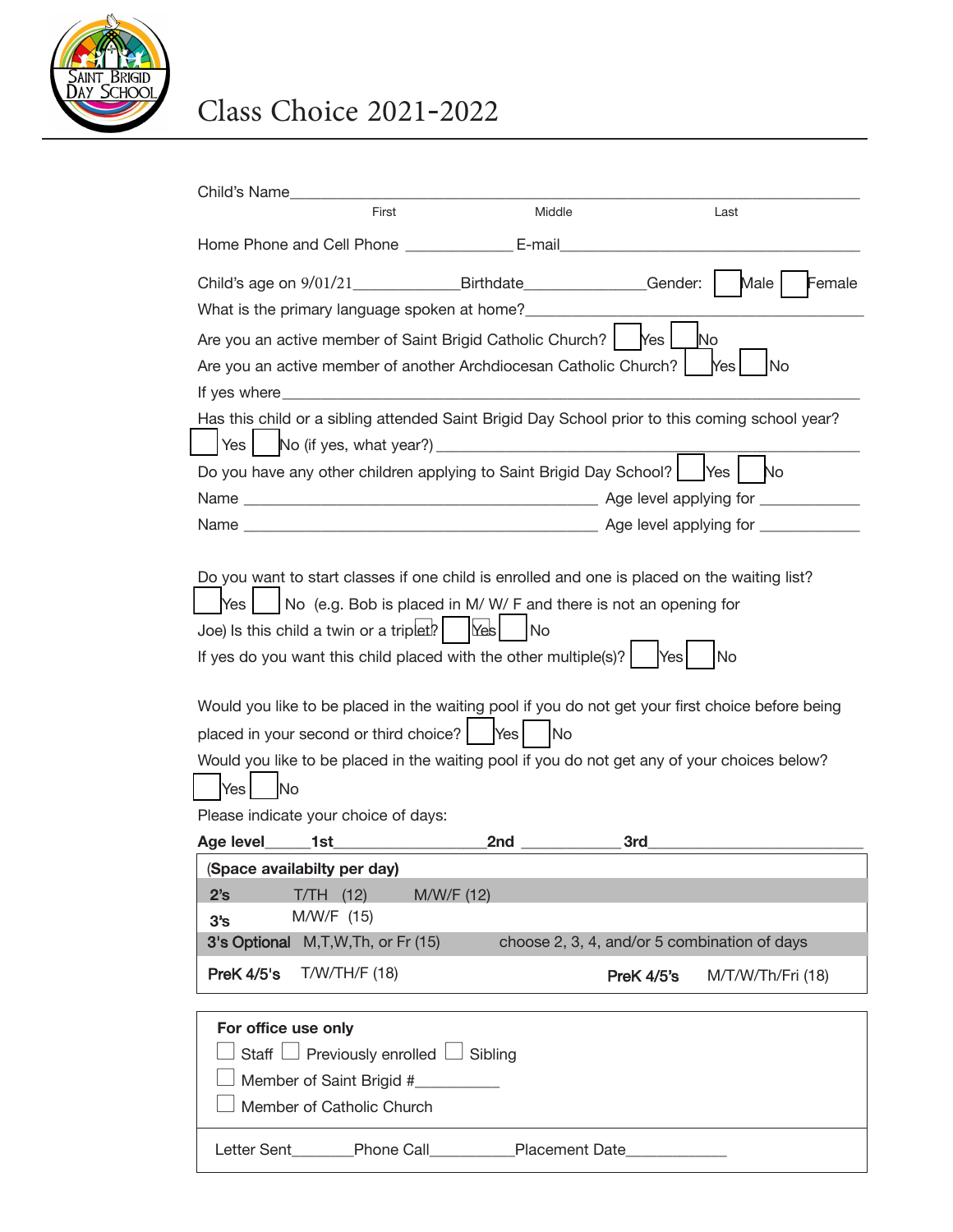

| Re-enrollment | Enrollment (new student) |  |
|---------------|--------------------------|--|
|               |                          |  |

|                                                                                                                                                                                                                                      | Age on September 1, 2021 |                                                                                                               |  |  |
|--------------------------------------------------------------------------------------------------------------------------------------------------------------------------------------------------------------------------------------|--------------------------|---------------------------------------------------------------------------------------------------------------|--|--|
| Parent/ Guardian                                                                                                                                                                                                                     |                          |                                                                                                               |  |  |
|                                                                                                                                                                                                                                      |                          |                                                                                                               |  |  |
|                                                                                                                                                                                                                                      | City ________________    |                                                                                                               |  |  |
| Home Phone Management Communication                                                                                                                                                                                                  |                          | Work Phone 2008 2010 12:00:00 Phone 2010 12:00:00 Phone 2010 12:00:00 Phone 2010 12:00:00 Phone 2010 12:00:00 |  |  |
| Cell Phone <b>Contract Contract Contract Contract Contract Contract Contract Contract Contract Contract Contract Contract Contract Contract Contract Contract Contract Contract Contract Contract Contract Contract Contract Con</b> |                          |                                                                                                               |  |  |

#### **Early Childhood Tuition/ School Year 2021-2022**

You have the option to pay the annual tuition in full or monthly. Again, tuition is an annual fee. An advanced tuition payment (AP) is non-refundable and must be received prior to the start of the school year.

|                | <b>AP</b> | Sept  | Oct   | <b>Nov</b> | <b>Dec</b> | Jan   | Feb   | Mar   | Apr   | Total   |
|----------------|-----------|-------|-------|------------|------------|-------|-------|-------|-------|---------|
| 2-Day Twos     | \$250     | \$250 | \$250 | \$250      | \$250      | \$250 | \$250 | \$250 | \$250 | \$2,250 |
| 3-Day Twos     | \$295     | \$295 | \$295 | \$295      | \$295      | \$295 | \$295 | \$295 | \$295 | \$2,655 |
| 2-Day Threes   | \$280     | \$280 | \$280 | \$280      | \$280      | \$280 | \$280 | \$280 | \$280 | \$2,520 |
| 3-Day Threes   | \$355     | \$355 | \$355 | \$355      | \$355      | \$355 | \$355 | \$355 | \$355 | \$3,195 |
| 4-Day Threes   | \$420     | \$420 | \$420 | \$420      | \$420      | \$420 | \$420 | \$420 | \$420 | \$3,780 |
| 5-Day Threes   | \$500     | \$500 | \$500 | \$500      | \$500      | \$500 | \$500 | \$500 | \$500 | \$4,500 |
| 4-Day PreK4/Y5 | \$470     | \$470 | \$470 | \$470      | \$470      | \$470 | \$470 | \$470 | \$470 | \$4,230 |
| 5-Day PreK4/Y5 | \$520     | \$520 | \$520 | \$520      | \$520      | \$520 | \$520 | \$520 | \$520 | \$4,680 |

#### **Please read and initial each section of this contract:**

Payment Schedule: I understand that I, as parent or guardian, am responsible for payment of all fees. Classes require payment of the enrollment fee at the time of registration. This fee is non-refundable once your child is enrolled. **One month's advance tuition payment** is due upon enrollment. This fee is non-refundable after May 1, 2021. Tuition is divided into nine monthly payments for your convenience. They are not prorated according to days attended. September tuition is due September 1, and each month thereafter is due on the first of the month. Final tuition is due April 1. Payment Information: I understand that each returned check or bank draft will incur a \$35 charge. Upon receipt of a second returned check or bank draft, only money orders, cashiers checks or cash will be accepted for payment the remainder of the school year. All checks should be made payable to "Saint Brigid Day School". Tuition is due on the 1st of the month. Any payment made after the 10th day is considered late and will be assessed a late fee of \$10. Withdrawal Policy: I understand that in the event of withdrawal from the program 30 days written notice to the program is required. Previously paid fees will not be refunded. Dismissal Policy: I understand the school reserves the right to dismiss any student /family whose general attitude and habitual actions are contrary to the interest of Saint Brigid Day School and its students. Behaviors found totally unacceptable and warranting immediate action include, but are not limited to: excessive physical aggressiveness, harassment, abusive or vulgar language or vandalism. In such event, I understand that if my student is dismissed pursuant to this paragraph, I will not be entitled to any refund of tuition, and will be liable to pay any tuition or other fees, expenses, etc. still due. Directory Agreement: I give permission for my basic contact information (name, address and telephone number) to be given out on a classroom roster and a Saint Brigid Day School Directory

Parent/ Guardian Signature: \_\_\_\_\_\_\_\_\_\_\_\_\_\_\_\_\_\_\_\_\_\_\_\_\_\_\_\_\_\_\_\_\_\_\_\_\_\_\_\_\_\_\_\_\_Date\_\_\_\_\_\_\_\_\_\_\_\_\_

Check #\_\_\_\_\_\_\_\_\_\_\_\_\_\_\_\_\_\_\_\_\_\_\_\_\_\_\_\_\_\_\_\_\_\_\_Amount of Enrollment Fee\_\_\_\_\_\_\_\_\_\_\_\_\_\_\_\_\_\_\_\_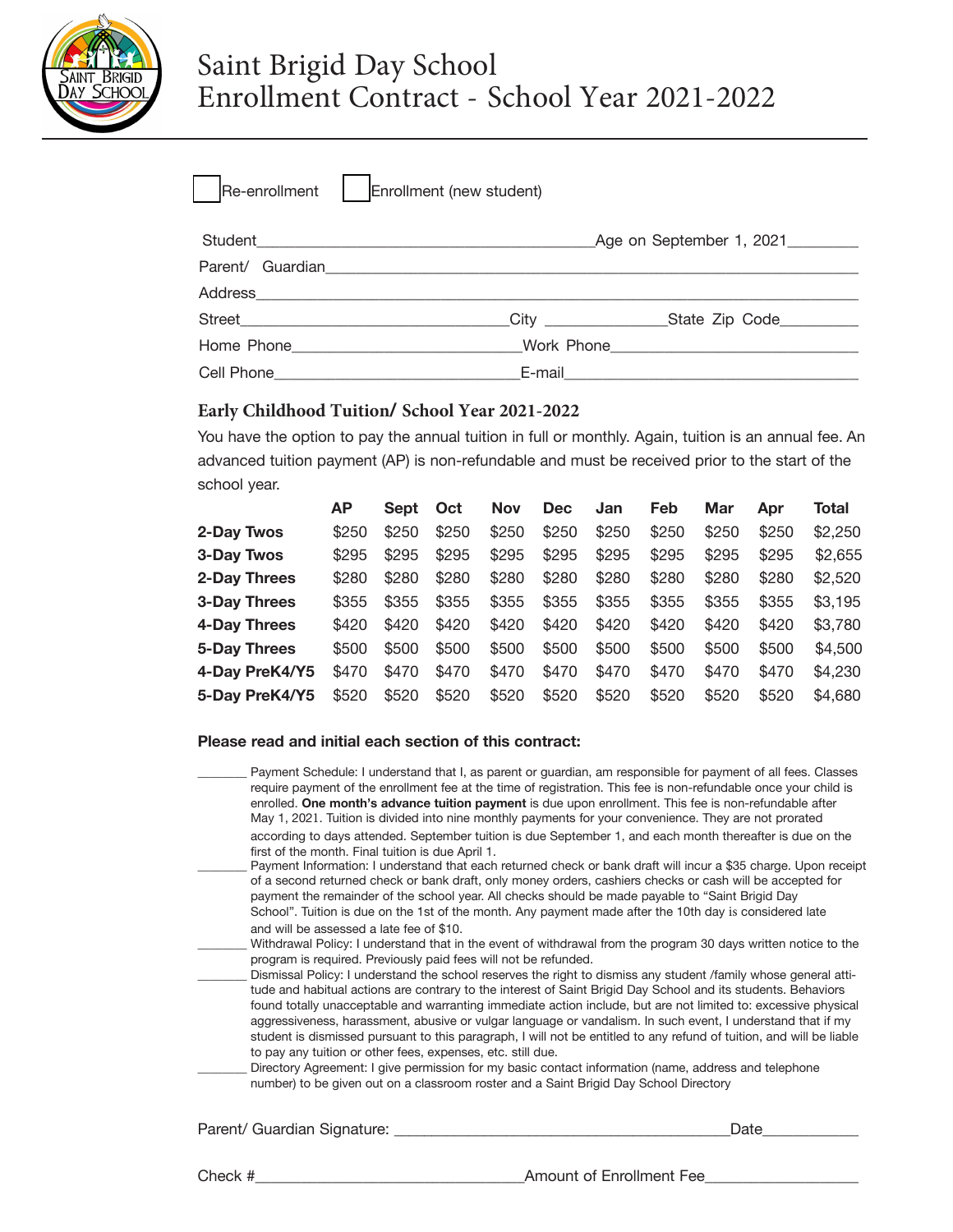

# Wait List Application for 2021-2022 School Year

|                             |                                      | Child's name (First/Middle/Last) ________________                                                                                                                                                                                  |                               |  |  |  |
|-----------------------------|--------------------------------------|------------------------------------------------------------------------------------------------------------------------------------------------------------------------------------------------------------------------------------|-------------------------------|--|--|--|
|                             |                                      | Age (by 9/1/21)______ birthdate____________________Race(optional)______________Male/Female____                                                                                                                                     |                               |  |  |  |
|                             |                                      |                                                                                                                                                                                                                                    |                               |  |  |  |
|                             |                                      |                                                                                                                                                                                                                                    |                               |  |  |  |
|                             |                                      |                                                                                                                                                                                                                                    |                               |  |  |  |
|                             |                                      |                                                                                                                                                                                                                                    |                               |  |  |  |
|                             |                                      |                                                                                                                                                                                                                                    |                               |  |  |  |
|                             |                                      |                                                                                                                                                                                                                                    |                               |  |  |  |
|                             |                                      |                                                                                                                                                                                                                                    |                               |  |  |  |
|                             |                                      |                                                                                                                                                                                                                                    |                               |  |  |  |
|                             |                                      | What is the primary language spoken at home?                                                                                                                                                                                       |                               |  |  |  |
|                             |                                      | Are you an active member of Saint Brigid Catholic Church?   Yes                                                                                                                                                                    | <b>No</b>                     |  |  |  |
|                             |                                      | Are you an active member of another Archdiocesan Catholic Church?                                                                                                                                                                  | <b>No</b><br>Yes <sub>l</sub> |  |  |  |
|                             |                                      | If yes where the contract of the contract of the contract of the contract of the contract of the contract of the contract of the contract of the contract of the contract of the contract of the contract of the contract of t     |                               |  |  |  |
|                             |                                      | Has this child or a sibling attended Saint Brigid Day School prior to the coming school year?                                                                                                                                      |                               |  |  |  |
| Yesl                        |                                      |                                                                                                                                                                                                                                    |                               |  |  |  |
|                             |                                      |                                                                                                                                                                                                                                    |                               |  |  |  |
|                             |                                      | Do you have any other children applying to Saint Brigid Day School?   Yes   No                                                                                                                                                     |                               |  |  |  |
|                             |                                      |                                                                                                                                                                                                                                    |                               |  |  |  |
|                             |                                      |                                                                                                                                                                                                                                    |                               |  |  |  |
|                             |                                      | Do you want to start classes if one child is enrolled and one is placed on the waiting list?                                                                                                                                       |                               |  |  |  |
| Yes I                       |                                      | No (e.g. Bob is placed in M/W/F and there is not an opening for Joe)                                                                                                                                                               |                               |  |  |  |
|                             |                                      | Is this child a twin or a triplet?     Yes   No                                                                                                                                                                                    |                               |  |  |  |
|                             |                                      | If yes do you want this child placed with the other multiple(s)? $\vert$                                                                                                                                                           | Yes  <br>No                   |  |  |  |
|                             |                                      |                                                                                                                                                                                                                                    |                               |  |  |  |
|                             | Please indicate your choice of days: |                                                                                                                                                                                                                                    |                               |  |  |  |
|                             |                                      | Age Level 1st 2nd<br>3rd and the state of the state of the state of the state of the state of the state of the state of the state o                                                                                                | 1st available                 |  |  |  |
| <b>Possible availablity</b> |                                      |                                                                                                                                                                                                                                    |                               |  |  |  |
| 2's                         | T/TH                                 | M/W/F                                                                                                                                                                                                                              |                               |  |  |  |
| 3's                         | M/W/F                                | 2, 3, 4 & 5 day (indicate days M/T/W/TH/F) Optional days                                                                                                                                                                           |                               |  |  |  |
| 4's                         | T/W/TH/F                             | M/T/W/TH/F                                                                                                                                                                                                                         |                               |  |  |  |
| Y5's                        | Mon/Tues/Wed/Thurs/Fri               |                                                                                                                                                                                                                                    |                               |  |  |  |
|                             |                                      |                                                                                                                                                                                                                                    |                               |  |  |  |
| For office use only         |                                      |                                                                                                                                                                                                                                    |                               |  |  |  |
|                             |                                      | Date Received <b>National Parameter Date Called National Parameter Parameter Parameter Parameter Parameter Parameter Parameter Parameter Parameter Parameter Parameter Parameter Parameter Parameter Parameter Parameter Param</b> |                               |  |  |  |
|                             |                                      |                                                                                                                                                                                                                                    |                               |  |  |  |
|                             |                                      | Member of Catholic Church                                                                                                                                                                                                          |                               |  |  |  |
|                             |                                      |                                                                                                                                                                                                                                    |                               |  |  |  |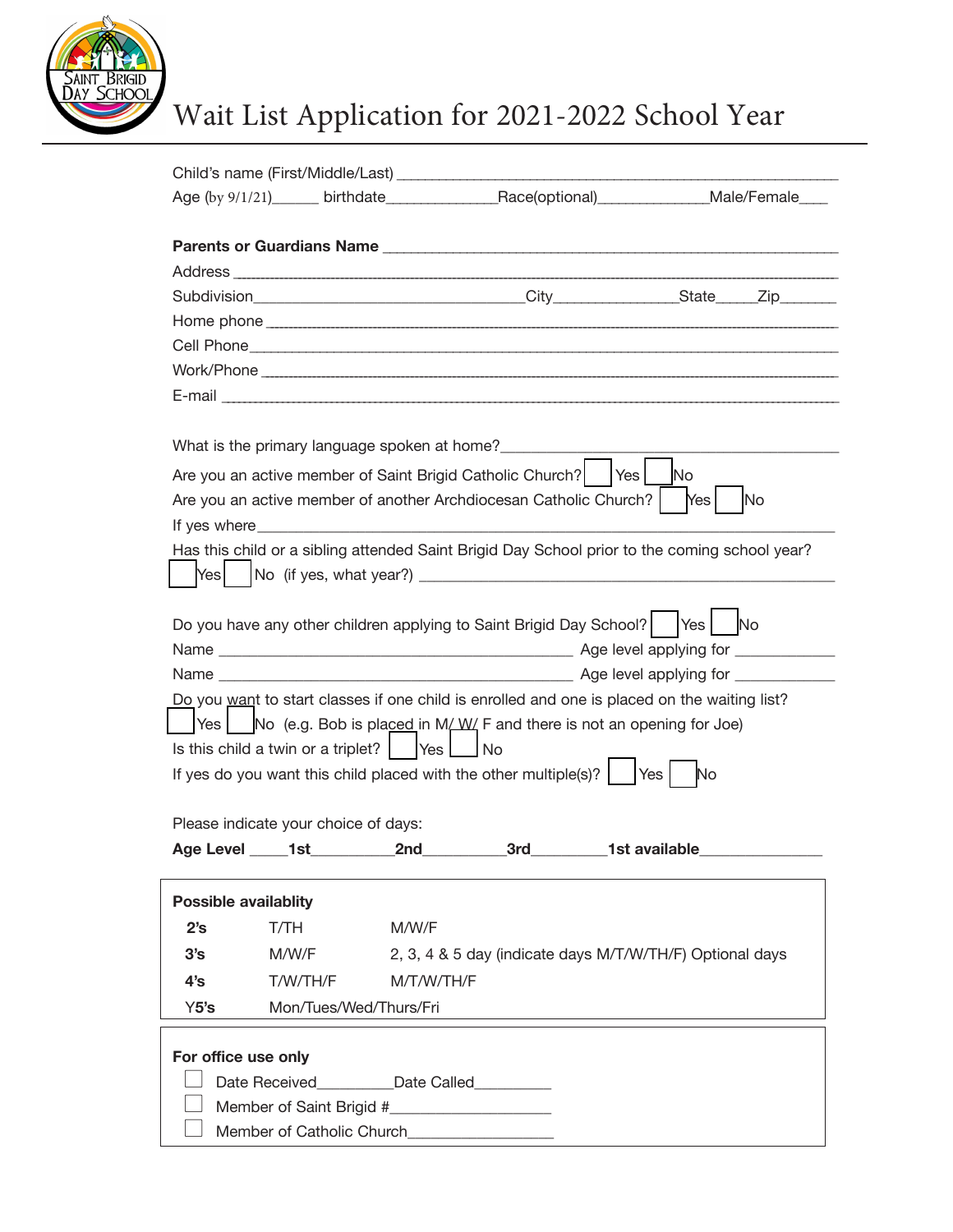

### Emergency Medical and Child Release Form

| Student Name<br>First Person to Contact When Child Is In School: Name Phone                                                                                                                                                                | Age as of $9/01/21$ DOB                                                                                                                                                                                                                                                                                               |           |
|--------------------------------------------------------------------------------------------------------------------------------------------------------------------------------------------------------------------------------------------|-----------------------------------------------------------------------------------------------------------------------------------------------------------------------------------------------------------------------------------------------------------------------------------------------------------------------|-----------|
|                                                                                                                                                                                                                                            |                                                                                                                                                                                                                                                                                                                       |           |
|                                                                                                                                                                                                                                            |                                                                                                                                                                                                                                                                                                                       |           |
|                                                                                                                                                                                                                                            |                                                                                                                                                                                                                                                                                                                       |           |
| Father's Name                                                                                                                                                                                                                              | Home # $\frac{1}{2}$ $\frac{1}{2}$ $\frac{1}{2}$ $\frac{1}{2}$ $\frac{1}{2}$ $\frac{1}{2}$ $\frac{1}{2}$ $\frac{1}{2}$ $\frac{1}{2}$ $\frac{1}{2}$ $\frac{1}{2}$ $\frac{1}{2}$ $\frac{1}{2}$ $\frac{1}{2}$ $\frac{1}{2}$ $\frac{1}{2}$ $\frac{1}{2}$ $\frac{1}{2}$ $\frac{1}{2}$ $\frac{1}{2}$ $\frac{1}{2}$ $\frac{$ |           |
| Business name                                                                                                                                                                                                                              |                                                                                                                                                                                                                                                                                                                       |           |
|                                                                                                                                                                                                                                            |                                                                                                                                                                                                                                                                                                                       |           |
|                                                                                                                                                                                                                                            |                                                                                                                                                                                                                                                                                                                       |           |
|                                                                                                                                                                                                                                            |                                                                                                                                                                                                                                                                                                                       |           |
|                                                                                                                                                                                                                                            |                                                                                                                                                                                                                                                                                                                       |           |
| Insurance Company________________________Group#____________Policy#______________                                                                                                                                                           |                                                                                                                                                                                                                                                                                                                       |           |
|                                                                                                                                                                                                                                            |                                                                                                                                                                                                                                                                                                                       |           |
| Does your child regularly take any prescription or over the counter medication?    Yes<br>List known allergies and treatment: Please write not applicable if child has no known allergy                                                    |                                                                                                                                                                                                                                                                                                                       | No        |
| Does your child require use of an inhaler or Epi-Pen for a medical condition?                                                                                                                                                              |                                                                                                                                                                                                                                                                                                                       | No<br>Yes |
| If yes, Please provide physician authorization to administer if in need.                                                                                                                                                                   |                                                                                                                                                                                                                                                                                                                       |           |
| Please list 3 other names and numbers that can be called if both of you cannot be reached.                                                                                                                                                 |                                                                                                                                                                                                                                                                                                                       |           |
|                                                                                                                                                                                                                                            |                                                                                                                                                                                                                                                                                                                       |           |
| <u>Phone: # 2000 and # 2000 and # 2000 and # 2000 and # 2000 and # 2000 and # 2000 and # 2000 and # 2000 and # 2000 and # 2000 and # 2000 and # 2000 and # 2000 and # 2000 and # 2000 and # 2000 and # 2000 and # 2000 and # 200</u><br>3. |                                                                                                                                                                                                                                                                                                                       |           |
| Please list three additional contacts, other than the parents, who are authorized to pick up your<br>child. Please include name, address and home/cell phone numbers.<br>2.                                                                |                                                                                                                                                                                                                                                                                                                       |           |
|                                                                                                                                                                                                                                            |                                                                                                                                                                                                                                                                                                                       |           |
|                                                                                                                                                                                                                                            |                                                                                                                                                                                                                                                                                                                       |           |
|                                                                                                                                                                                                                                            |                                                                                                                                                                                                                                                                                                                       |           |

Please be sure to verify the names and numbers above.

#### **Release**

If emergency treatment is required, and the parents or legal guardian cannot be reached immediately, your signature in the space provided below empowers Saint Brigid Day School authorities to exercise their own judgement in calling the physician indicated above, or if not available, to transport the child to a hospital emergency room. Futhermore, by signing below you agree to be responsible for all expenses due to medical services provided for your child in case of an emergency action.

Parent/Guardian Signature

Date \_\_\_\_\_\_\_\_\_\_\_\_\_\_\_\_\_\_\_\_\_\_\_\_\_\_\_\_\_\_\_\_\_\_\_\_\_\_\_\_\_\_\_\_\_\_\_\_\_\_\_\_\_\_\_\_\_\_\_\_\_\_\_\_\_\_\_